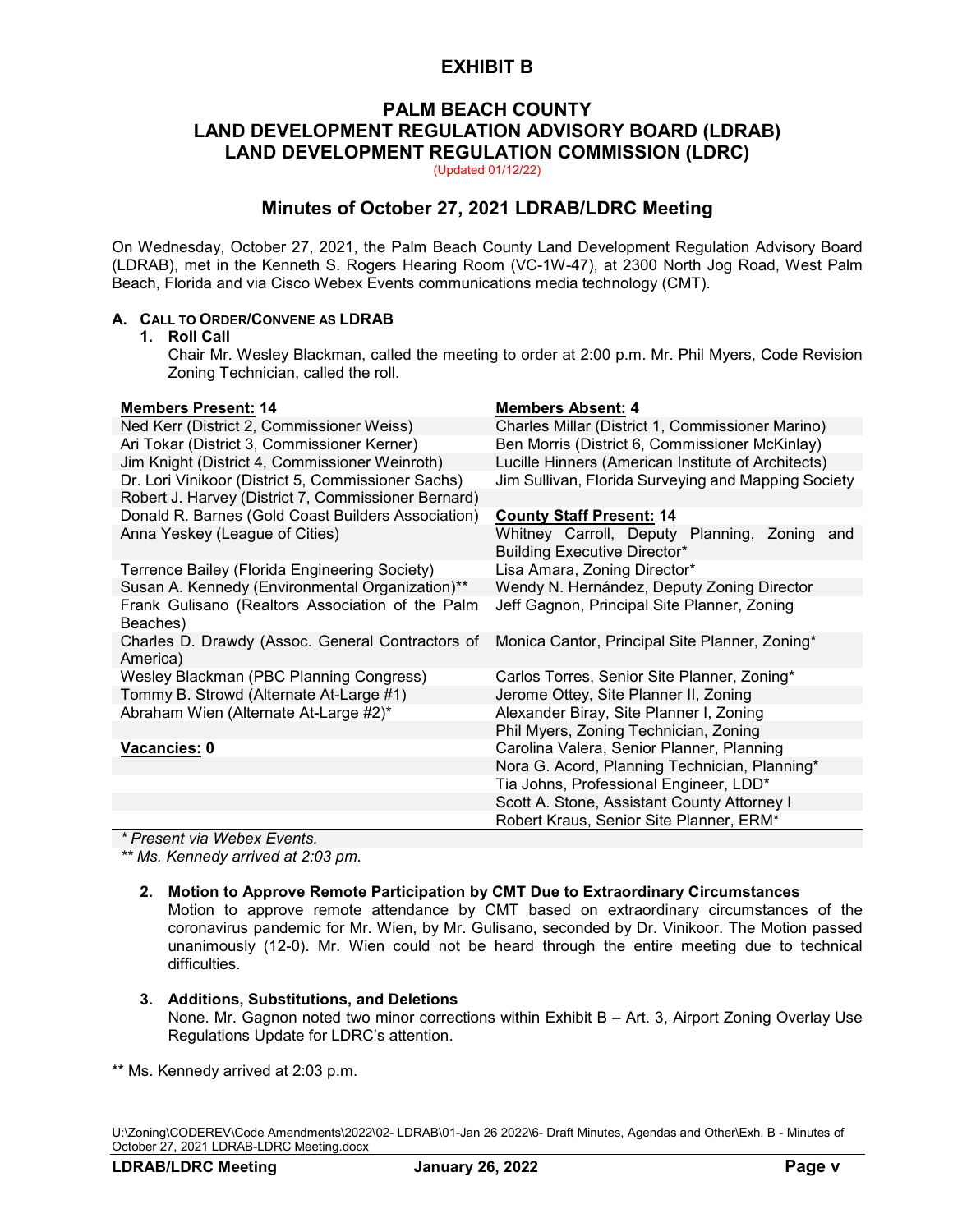## **EXHIBIT B**

# **PALM BEACH COUNTY LAND DEVELOPMENT REGULATION ADVISORY BOARD (LDRAB) LAND DEVELOPMENT REGULATION COMMISSION (LDRC)**

(Updated 01/12/22)

### **Minutes of October 27, 2021 LDRAB/LDRC Meeting**

### **4. Motion to Adopt Agenda**

Motion to adopt the Agenda, by Dr. Vinikoor, seconded by Mr. Gulisano. The Motion passed unanimously (13-0).

- **5. Adoption of Minutes – September 22, 2021 (Exhibit A)** A vote to approve Minutes was made, and passed unanimously (13-0), however there was no Motion.
- **6. Public Comments** None.
- **B. UNIFIED LAND DEVELOPMENT CODE (ULDC) AMENDMENTS** None.

### **C. CONVENE AS LDRC**

The Land Development Regulation Advisory Board convened as the Land Development Regulation Commission at 2:09 p.m.

#### **1. Proof of Publication**

Motion to accept Proof of Publication, by Mr. Drawdy, seconded by Dr. Vinikoor. The Motion passed unanimously (13-0).

#### **2. Consistency Determination for Exhibits B-D**

Ms. Valera stated the proposed Exhibits B, C, and D are consistent with the Comprehensive Plan.

Motion to accept Planning Staff's recommendation, by Mr. Gulisano, seconded by Mr. Drawdy. The Motion passed unanimously (13-0).

#### **3. Exhibit B Art. 3, Airport Zoning Overlay Use Regulations Update**

Mr. Gagnon explained two minor changes to Table 3.B.2.B., Airport Use Regulations. Mr. Stone informed that the Motion to approve the Consistency Determination encompasses the changes in the Agenda packet. Mr. Blackman used the consensus of the Board to approve the changes in Exhibit B.

### **D. ADJOURN AS LDRC AND RECONVENE AS LDRAB**

The Land Development Regulation Commission adjourned and reconvened as the Land Development Regulation Advisory Board at 2:13 p.m.

#### **E. STAFF COMMENTS**

#### **1. Attachment 1, 2022 LDRAB Meeting Dates**

Mr. Gagnon noted this will be the last meeting of the year and thanked the Board for their time contributed the past year.

He further noted that reconvening the Art. 7, Landscaping Subcommittee will be delayed, and that there will be a presentation at tomorrow's BCC Zoning Hearing from Professor Mark Hostetler, PhD of the University of Florida on the topic of trees in the urban environment. The anticipated timeline for 2022 will be the fourth Wednesday of every month with exceptions for holidays.

#### **F. BOARD MEMBER COMMENTS**

Mr. Blackman thanked all Board members for their attendance, volunteerism, and spirit. Ms. Hernández informed the Board of outgoing Zoning Director Mr. MacGillis' retirement.

U:\Zoning\CODEREV\Code Amendments\2022\02- LDRAB\01-Jan 26 2022\6- Draft Minutes, Agendas and Other\Exh. B - Minutes of October 27, 2021 LDRAB-LDRC Meeting.docx